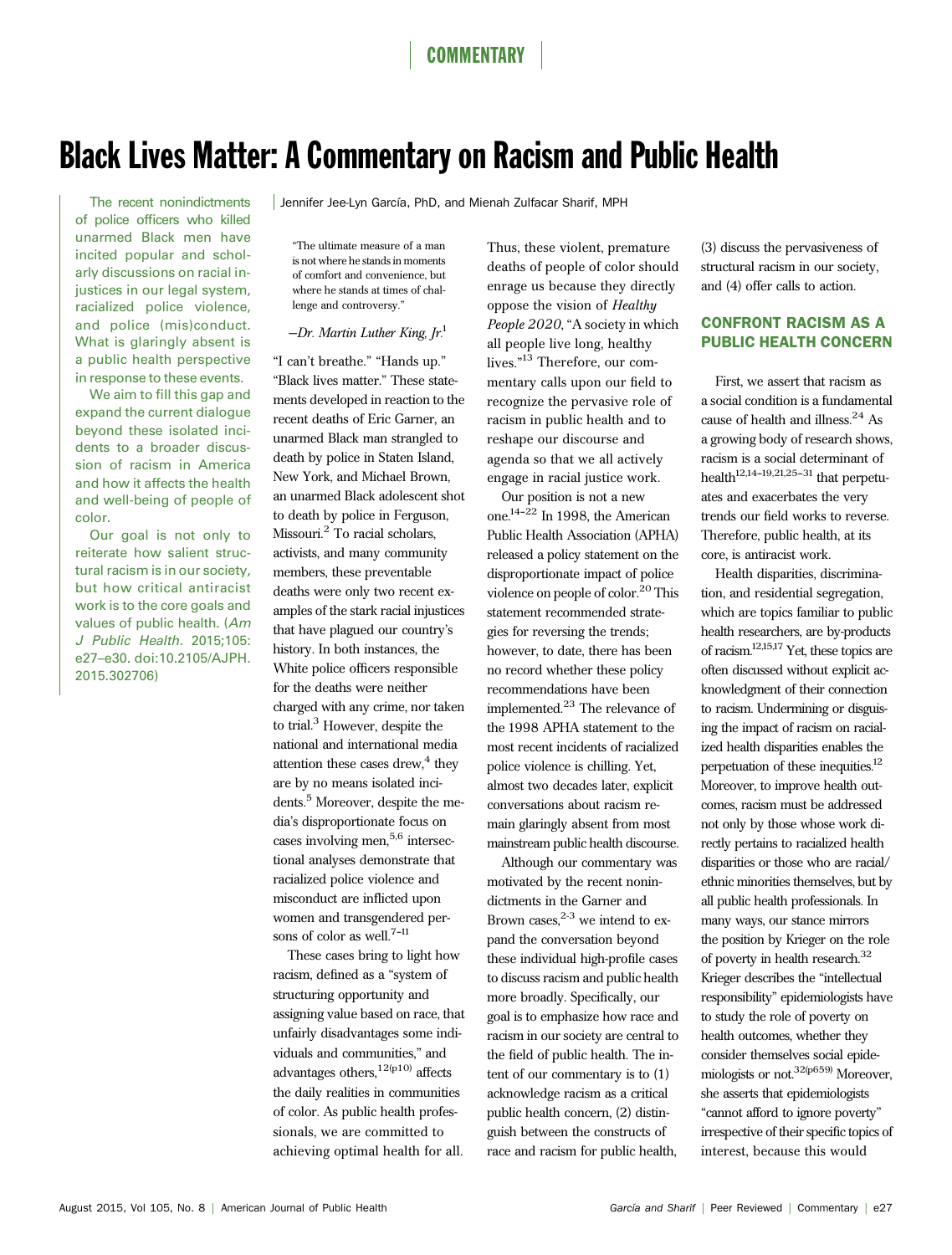jeopardize the scientific rigor of their work. $32(p658)$  As public health researchers, students, and practitioners, we have a similar responsibility to directly confront, analyze, and dismantle racism.

Healthy People 2020 explains,

achieving health equity requires valuing everyone equally with focused and ongoing societal efforts to address avoidable inequalities, historical and contemporary injustices, and the elimination of health and health care disparities.  $^{\rm 13}$ 

Therefore, we posit that we will continue to fall short of local, state, and national goals to eliminate racialized health disparities if we ignore the multifaceted ways in which racism, as a societal epidemic, plays a dominant role in our communities.

# RACE IS NOT RACISM

Second, race and racism are not interchangeable constructs. Each needs its own distinct conceptualization, measurement, and analysis for public health research. $17,19,33,34$ Race is a social construction with no biological basis, whereas racism refers to a social system that reinforces racial group inequity.12,35 Racialization is the process by which meaning and value are ascribed to socially determined racial categories, and each racial category occupies a different position in the social hierarchy.<sup>35,36</sup> For example, being Black (a race category) does not tell us much about one's health risks. However, being Black in America (a racially stratified society) has negative implications for educational and professional trajectories, socioeconomic status, and access to health care services and resources that promote optimal health,37,38 which in combination, may reduce or exacerbate health risks. In a racially stratified society, White

lives are inherently valued over Black lives.

Racism, defined earlier, is a system based on race that unfairly disadvantages some individuals and communities, and advantages others.12 The health consequences of living in a racially stratified society are illustrated by a myriad of health outcomes that systematically occur along racial lines, such as disproportionately higher rates of infant mortality,<sup>39</sup> obesity,<sup>40</sup> deaths caused by heart disease and stroke, $41$  and an overall shorter life expectancy for Blacks in comparison with Whites.<sup>42</sup> Thus, we argue that racialized health disparities are a consequence of racism, not race, per se.

Although both race and racism are relevant to health, typically only race is included as a research question, variable, or topic in most health studies.<sup>12,15,17</sup> Race, as it is conventionally conceptualized and operationalized in public health research, is not an adequate proxy measure for racism.17,33,34 In addition, controlling for race in statistical analysis is a common practice in public health research and the research of other health professions. However, doing so will not advance our thinking about the impact of racism on health.<sup>17,33,34</sup> It is imperative that we improve our understanding of the mechanisms that potentially link racism to racialized health disparities.<sup>12,19,29</sup>

# RACISM IS STRUCTURAL

Third, racism can include interpersonal acts of discrimination, but it is not limited to individual acts of bias.35,43 Racism goes beyond individual attitudes or interpersonal exchanges and extends to structural factors such as institutional policies and societal norms.<sup>35</sup> A race-conscious

approach to public health examines how racism operates at the individual, institutional, and societal levels to affect health outcomes.14,15 Many widely used socioecologic frameworks recognize the dominant influence of structural factors on health outcomes.<sup>44</sup> For example, McLeroy et al. argues for closer examination and understanding of the existing power structures that may impede otherwise well-intentioned public health interventions.<sup>44</sup> We must recognize racism as a powerful, structural force that restricts the attainment of optimal health for all.

To this end, we urge for more consideration of the relevant "upstream" factors $45,46$ —that is, "features of the social environment, such as socioeconomic status and discrimination, that influence individual behavior, disease, and health status"<sup>46(p340)</sup>—to recognize how structural racism operates. These factors include the entrenched racism in our legal, social, and political systems that enable police officers to disproportionately stop people of color, often without cause, and who do so with greater use of force without any repercussions.<sup>47</sup> Police violence is only one example of how structural racism functions in our criminal justice system.

Mass incarceration of people of color further exemplifies how structural factors, such as racial inequity and discriminatory practices within our criminal justice system, perpetuate racialized health disparities. Current estimates are that one in three Black men will be behind bars at some point in their lifetime.<sup>48</sup> The mass incarceration of Blacks is largely the result of institutional policies in our police and judicial systems, which includes aggressive enforcement of low-level drug

crimes and mandatory harsh sentencing laws that disproportionately affect Blacks. $48-50$  The consequences of mass incarceration extend beyond a prison sentence. Once released, individuals with a criminal record lose eligibility for social programs,  $50$  experience voter disenfranchisement, and face discrimination when seeking housing and employment, all of which are deleterious for the health and well-being of individuals, families, and communities. $50-52$ 

Although a more detailed discussion goes beyond the scope of this commentary, we recognize that the adverse health effects of structural racism are not limited to the criminal justice system. Prominent examples of structural racism also include residential segregation<sup>38</sup> and the digital divide,<sup>53</sup> which result in systematic disadvantages among people of color. Therefore, current efforts to reduce racialized health disparities will have limited impact without serious consideration of relevant  $\,$  structural factors.  $^{44}$ 

#### CALLS TO ACTION

Racism permeates our everyday lives, even if we do not readily acknowledge its power or pervasiveness.<sup>35</sup> We argue that addressing racism is central to eliminating racialized health disparities, and therefore, should be central to public health research and practice. We echo the principles of an "open society,"<sup>22(p5)</sup> one that is based on social justice that recognizes the equal value of all lives. We believe that collective efforts can help evoke social change and more generally reduce racialized health disparities and inequality.<sup>54</sup>

Inspired by, and in solidarity with, other position statements<sup>20,55-59</sup> on racialized police violence, we call on our colleagues to mobilize and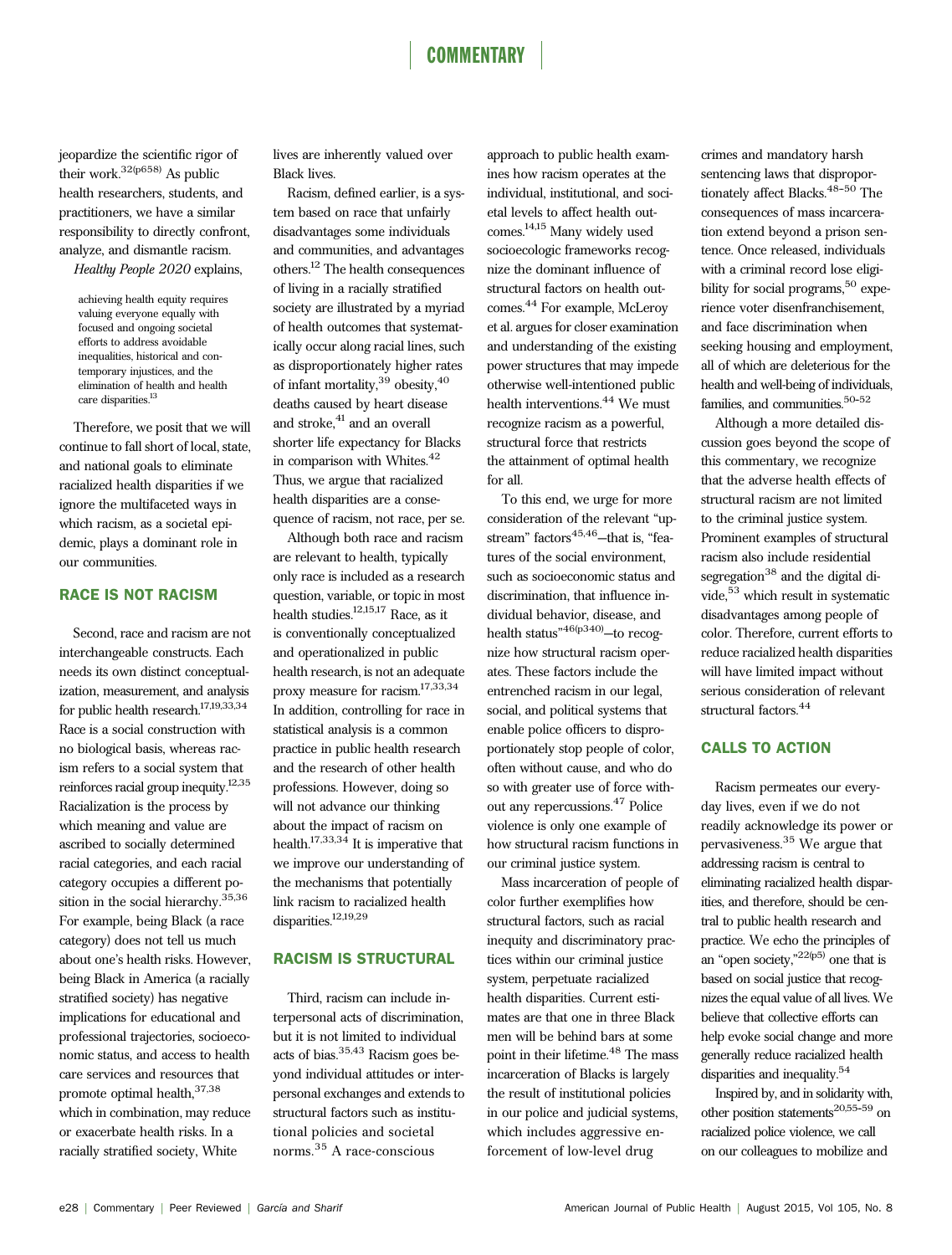# **COMMENTARY**

strategize a reformed public health agenda that recognizes the connection between structural racism and racialized disparities in health. Implementation of this agenda requires a multipronged, multilevel, and interdisciplinary approach. However, as public health professionals, we are uniquely positioned to facilitate the following responses.

## **Training**

Consistent with our argument that the field as a whole needs to confront racism, we advocate for the integration of race-conscious curricula<sup>60,61</sup> in public health programs based on the social justice principles and history of public health. These curricula can include models, theories, and methodologies that explicitly recognize racial injustice as a threat to health.14,18,62,63 Such an approach to training frames public health as inherently antiracist work, which has broad implications for the future public health workforce, both within and beyond academia.

#### Research

To advance our understanding and analysis of race, racism, and health, we call for more support of racism-related research. Potential sources for support include, but are not limited to, the National Institutes of Health and the Association of Schools and Programs of Public Health. A racism-focused research agenda can include the collection and provision of the data47,64 necessary for developing and testing measures of racism, as well as delineating relevant pathways for health.<sup>19,27-29,65,66</sup>

# Community-Engaged **Advocacy**

Public health researchers and practitioners must actively engage with communities of color to deepen

our understanding of the pervasive and complex ways that structural racism affects individual and community-level health.<sup>67</sup> One strategy for fostering strong community partnerships is genuine pursuit of the Centers for Disease Control and Prevention Principles of Community Engagement.<sup>68</sup> Furthermore, we urge public health professionals to go beyond merely documenting health disparities and disseminating findings in scientific forums, and expand our professional responsibility to include community advocacy. We must stand with our community partners to advocate for relevant policies that improve health in communities of color, and support local, state, and federal initiatives that advance social justice.

#### CONCLUSIONS

We have (1) emphasized racism as a key fundamental cause of health that is crucial in the work of any public health professional, (2) discussed the importance of distinguishing between race and racism in public health work, and (3) described how racism goes beyond any isolated incident because it is structural.

A public health agenda, guided by the principles of social justice and equity, provide promising prospects for reversing the current inequalities. The tragic deaths of Eric Garner and Michael Brown remind us that as public health professionals we must critically evaluate our work, our values, and our impact vis-à-vis racism. We are convinced that we have an ethical and professional responsibility to address racism as an inherent component of health equity and optimal health for all. We believe that Black lives matter and that the field of public health can

guide the nation toward ensuring they do.  $\blacksquare$ 

#### About the Authors

Jennifer Jee-Lyn García is with the Department of Health Sciences, California State University, Dominguez Hills. Mienah Zulfacar Sharif is with the Department of Community Health Sciences, Fielding School of Public Health, University of California, Los Angeles.

Correspondence should be sent to Mienah Zulfacar Sharif, MPH, UCLA Fielding School of Public Health, Department of Community Health Sciences, 650 Charles E. Young Drive South, 36-071 CHS, Box 951772, Los Angeles, CA 90095-1772 (e-mail: [mienah@gmail.com](mailto:mienah@gmail.com)). Reprints can be ordered at http://www.ajph.org by clicking the "Reprints" link.

This article was accepted April 5, 2015.

#### **Contributors**

Both authors equally contributed to the conceptualization, drafting, and editing of this article.

#### **Acknowledgments**

The project described was supported by Award Numbers 5T32AG033533 and R24HD041022 from the National Institute on Aging.

We are grateful to Chandra Ford, PhD, for her mentorship and guidance on this commentary. We appreciate, and are inspired by, how she shares her passion for social justice and public health with her students, both in and outside of the classroom. We also thank two anonymous reviewers for their thoughtful feedback on an earlier version of this paper.

Note. The content is solely the responsibility of the authors and does not necessarily represent the official views of the National Institute on Aging or the National Institutes of Health.

#### **References**

1. King ML Jr. Strength to Love. New York, NY: Harper & Row; 1963.

2. Rhodan M. Poll: 57% of Americans say grand jury wrong not to indict cop in Garner case. Time. Available at: [http://](http://time.com/3624982/poll-americans-eric-garner-grand-jury) [time.com/3624982/poll-americans-eric](http://time.com/3624982/poll-americans-eric-garner-grand-jury)[garner-grand-jury.](http://time.com/3624982/poll-americans-eric-garner-grand-jury) Accessed December 9, 2014.

3. Pew Research Center. Sharp racial divisions in reactions to Brown, Garner decisions. 2014. Available at: [http://](http://www.people-press.org/2014/12/08/sharp-racial-divisions-in-reactions-to-brown-garner-decisions) [www.people-press.org/2014/12/08/](http://www.people-press.org/2014/12/08/sharp-racial-divisions-in-reactions-to-brown-garner-decisions) [sharp-racial-divisions-in-reactions-to](http://www.people-press.org/2014/12/08/sharp-racial-divisions-in-reactions-to-brown-garner-decisions)[brown-garner-decisions.](http://www.people-press.org/2014/12/08/sharp-racial-divisions-in-reactions-to-brown-garner-decisions) Accessed December 8, 2014.

4. BBC News. Eric Garner death: 76 arrested at London Westfield demo

[transcript]. BBC. 2014. Available at: [http://www.bbc.com/news/uk-england](http://www.bbc.com/news/uk-england-london-30424338)[london-30424338.](http://www.bbc.com/news/uk-england-london-30424338) Accessed December 12, 2014.

5. Ralph L, Chance K. Legacies of fear: from Rodney King's beating to Trayvon Martin's death. Transition. 2014;113: 137-143.

6. Garsd J. Ferguson lawyer to represent family of Latino man shot 17 times by police [transcript]. Morning Edition. National Public Radio. February 26, 2015. Available at: [http://www.npr.org/](http://www.npr.org/2015/02/26/389079900/ferguson-lawyer-to-represent-family-of-latino-shot-17-times-by-police) [2015/02/26/389079900/ferguson](http://www.npr.org/2015/02/26/389079900/ferguson-lawyer-to-represent-family-of-latino-shot-17-times-by-police)[lawyer-to-represent-family-of-latino-shot-](http://www.npr.org/2015/02/26/389079900/ferguson-lawyer-to-represent-family-of-latino-shot-17-times-by-police)[17-times-by-police.](http://www.npr.org/2015/02/26/389079900/ferguson-lawyer-to-represent-family-of-latino-shot-17-times-by-police) Accessed March 30, 2015.

7. Juzwiak R, Chan A. Unarmed people of color killed by police, 1999-2014. Gawker. 2014. Available at: [http://](http://gawker.com/unarmed-people-of-color-killed-by-police-1999-2014-1666672349) [gawker.com/unarmed-people-of-color](http://gawker.com/unarmed-people-of-color-killed-by-police-1999-2014-1666672349)[killed-by-police-1999-2014-1666672349.](http://gawker.com/unarmed-people-of-color-killed-by-police-1999-2014-1666672349) Accessed March 30, 2015.

8. West Savali K. Black women are killed by police, too. Salon. 2014. Available at: [http://www.salon.com/2014/](http://www.salon.com/2014/08/24/black_women_are_killed_by_police_too_partner) [08/24/black\\_women\\_are\\_killed\\_by\\_](http://www.salon.com/2014/08/24/black_women_are_killed_by_police_too_partner) [police\\_too\\_partner.](http://www.salon.com/2014/08/24/black_women_are_killed_by_police_too_partner) Accessed December 11, 2014.

9. Law V. Remembering the Black women killed by police. Bitch Magazine. 2014. Available at: [http://bitchmagazine.](http://bitchmagazine.org/post/gender-and-race-and-police-violence-women-ferguson-michael-brown) [org/post/gender-and-race-and-police](http://bitchmagazine.org/post/gender-and-race-and-police-violence-women-ferguson-michael-brown)[violence-women-ferguson-michael](http://bitchmagazine.org/post/gender-and-race-and-police-violence-women-ferguson-michael-brown)[brown](http://bitchmagazine.org/post/gender-and-race-and-police-violence-women-ferguson-michael-brown). Accessed December 9, 2014.

10. Dionne E. Police kill black women all the time, too—we just don't hear about it. Bustle. 2014. Available at: [http://www.](http://www.bustle.com/articles/52433-police-kill-black-women-all-the-time-too-we-just-dont-hear-about-it) [bustle.com/articles/52433-police-kill](http://www.bustle.com/articles/52433-police-kill-black-women-all-the-time-too-we-just-dont-hear-about-it)[black-women-all-the-time-too-we-just](http://www.bustle.com/articles/52433-police-kill-black-women-all-the-time-too-we-just-dont-hear-about-it)[dont-hear-about-it.](http://www.bustle.com/articles/52433-police-kill-black-women-all-the-time-too-we-just-dont-hear-about-it) Accessed December 10, 2014.

11. Torassa U. \$1.8 million settlement in killing by police officer/4-foot-9-inch troubled mother fatally shot in kitchen while holding a vegetable peeler. SF Gate. 2005. Available at: [http://www.sfgate.](http://www.sfgate.com/bayarea/article/SAN-JOSE-1-8-million-settlement-in-killing-by-2558796.php) [com/bayarea/article/SAN-JOSE-1-8](http://www.sfgate.com/bayarea/article/SAN-JOSE-1-8-million-settlement-in-killing-by-2558796.php) [million-settlement-in-killing-by-](http://www.sfgate.com/bayarea/article/SAN-JOSE-1-8-million-settlement-in-killing-by-2558796.php)[2558796.php.](http://www.sfgate.com/bayarea/article/SAN-JOSE-1-8-million-settlement-in-killing-by-2558796.php) Accessed March 30, 2015.

12. Jones CP. Confronting institutionalized racism. Phylon. 2002;50(1/2):7-22.

13. US Department of Health and Human Services, Office of Disease Prevention Health Promotion. About healthy people. Washington, DC; 2012. Available at: [http://www.healthypeople.gov/](http://www.healthypeople.gov/2020/About-Healthy-People) [2020/About-Healthy-People](http://www.healthypeople.gov/2020/About-Healthy-People). Accessed February 10, 2015.

14. Ford CL, Airhihenbuwa CO. The public health critical race methodology: praxis for antiracism research. Soc Sci Med. 2010;71(8):1390-1398.

15. Ford CL, Airhihenbuwa CO. Critical race theory, race equity, and public